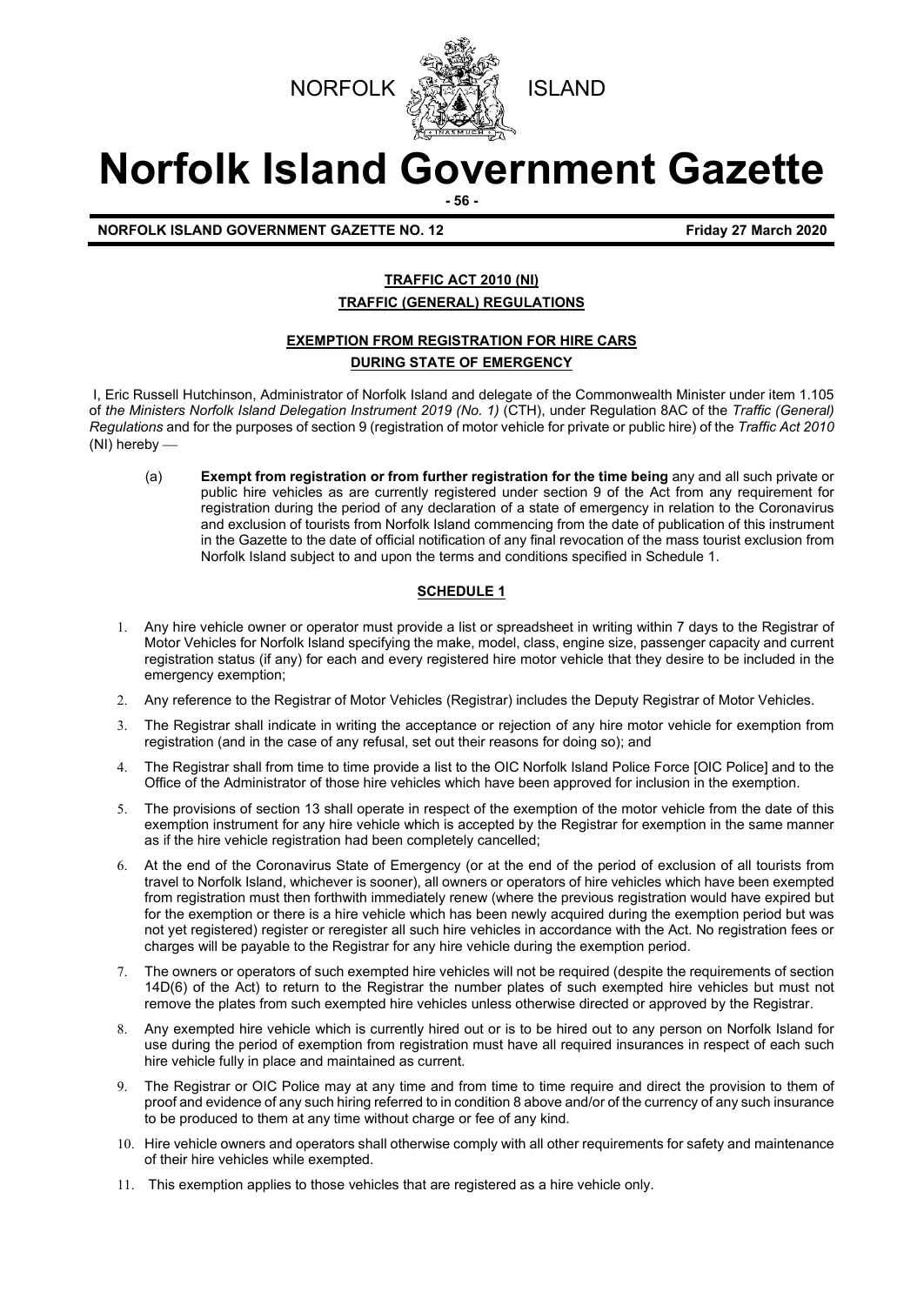#### **NORFOLK ISLAND GOVERNMENT GAZETTE NO. 12 Friday 27 March 2020**

- 12. In the event that the hire vehicle operator is found to be in breach of any clause of this exemption from registration, then the Registrar may cancel the exemption of all of the vehicles of the hire car operator and the decision is final and not subject to appeal.
- 13. In accepting and approving any hire vehicle for exemption from registration during any Coronavirus emergency declaration period and/or during any mass exclusion of tourists from Norfolk Island, the Registrar may in their absolute discretion impose such further or other conditions or requirements upon the owner or operator of any such hire vehicle as the Registrar considers reasonably necessary or appropriate in the circumstances.

Dated: 26 March 2020 ERIC HUTCHINSON

**ADMINISTRATOR**

#### **TRAFFIC ACT 2010 (NI) TEMPORARY CLOSURE OF ROAD - MOVEMENT OF WIDE AND HEAVY VEHICLES MARSHS ROAD FROM STOCKYARD ROAD TO BALL BAY**

I, Andrew Roach, Chief Executive Officer and General Manager of the Norfolk Island Regional Council, under section 50 of the *Traffic Act 2010* (NI), temporarily **close** that part or parts of the road specified in Part 1 of the Schedule to all vehicular traffic (except any vehicle specified in Part 2 of the Schedule) **for a 24 hr period each day from the date of publication in the Gazette to 6.00am on 30 September 2020** as I am of the opinion it is necessary or desirable to do so for public safety purposes and to enable Boral Resources QLD Pty Limited to receive and move vehicles, plant, equipment and materials from Ball Bay's temporary Groyne involving the operation of wide and heavy vehicles and for related purposes.

#### **SCHEDULE**

- **Part 1** Partial Road Closure: That part or parts of the roads comprising Marsh's Road from Stockyard Road to Ball Bay
- **Part 2** Exempted classes of vehicles
	- (a) Vehicles and plant authorised by the General Manager of the Norfolk Island Regional Council or delegate thereof for delivery of goods or services;
		- (b) Council vehicles and plant involved on official business;
		- (c) Police, ambulance, fire services and emergency vehicles on official business;
		- (d) Vehicles authorised by OIC Police or delegate thereof;
		- (e) Fuel and Gas supply vehicles

Dated: 27 March 2020 ANDREW ROACH **CHIEF EXECUTIVE OFFICER**

#### **TRAFFIC ACT 2010 (NI)**

### **TEMPORARY CLOSURE OF ROAD FOR ROAD WORKS CULVERT REPLACEMENT & REPAIR**

**NEW CASCADE ROAD – BETWEEN TAYLORS ROAD AND HARPERS ROAD** 

I, Andrew Roach, Chief Executive Officer and General Manager of the Norfolk Island Regional Council, under section 50 of the *Traffic Act 2010*, **close** that part or parts of the road specified in Part 1 of the Schedule to all vehicular traffic (except any vehicle specified in Part 2 of the Schedule) for and during the period **8.00 am to 4.00 pm on and from Monday 30 March 2020 through to Thursday 30 April 2020** as necessary for public safety purposes and as I am of the opinion it is necessary or desirable to do so in order to carry out **CULVERT REPLACEMENT AND REPAIR AT CULVERTS 2, 4 & 6**.

#### **SCHEDULE**

**Part 1** – Partial Road Closure: That part of New Cascade Road, from Portion 26h to Portion 27b3 between Taylors Road and Harpers Road, for the purpose of culvert/pipe replacement and repair as shown on the attached plan and map. The start and end of the road works site to be as officially signposted by the Council or as directed by Council workers at the works site or as directed by police from time to time during the period which from time to time may be a closure of all of the road or a closure of only a part of the road or a closure of one or more carriageways of New Cascade Road as needed for the culvert works.

**Part 2** - Exempted classes of vehicles –

- (f) Vehicles and plant authorised by the Interim General Manager of the Norfolk Island Regional Council or delegate thereof for delivery of goods or services;
- (g) Council vehicles and plant involved on official business;
- (h) Police, ambulance, fire services and emergency vehicles on official business;
- (i) Vehicles authorised by OIC Police or delegate thereof.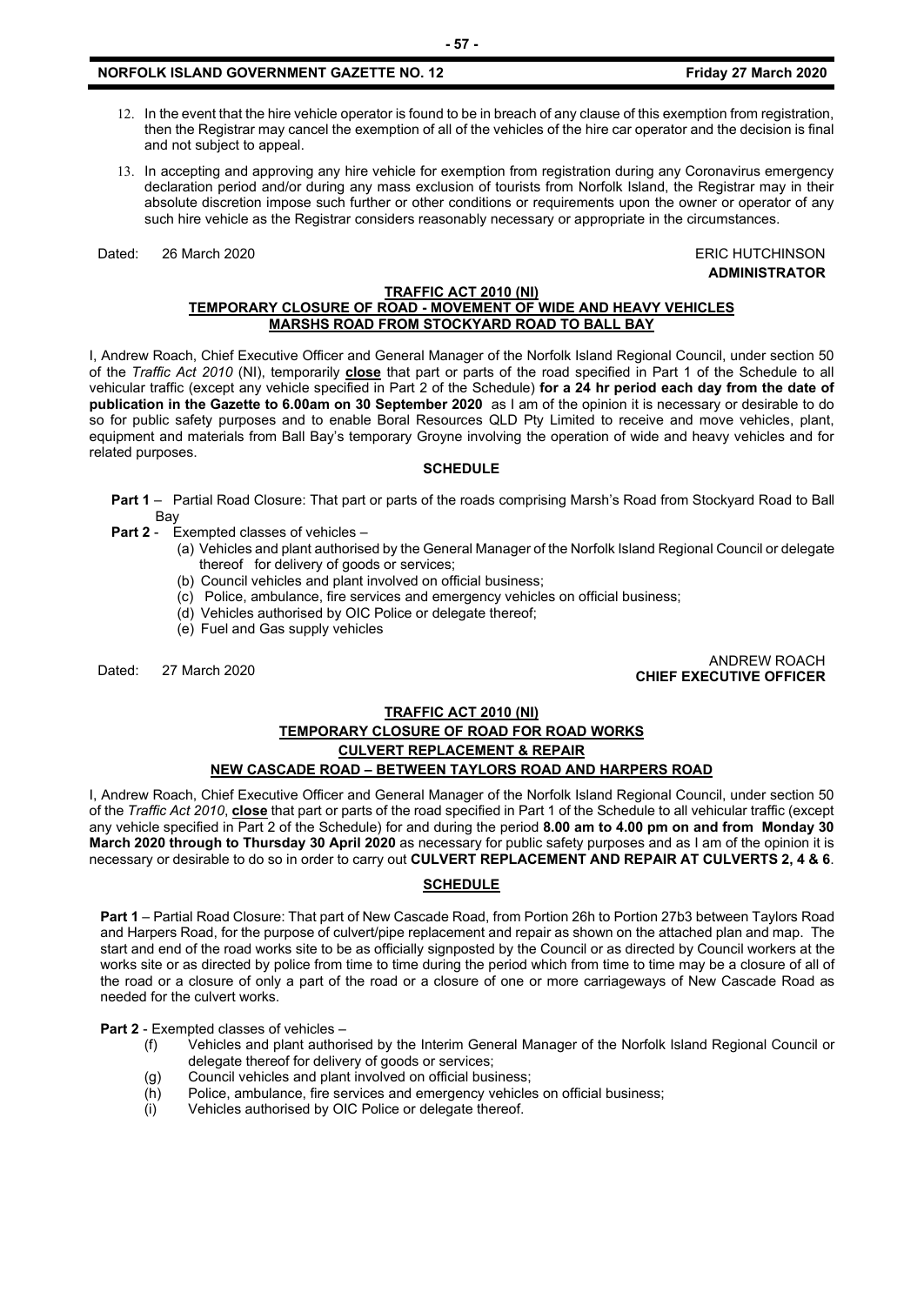#### **NORFOLK ISLAND GOVERNMENT GAZETTE NO. 12 Friday 27 March 2020**



Dated: 26 March 2020 **ANDREW ROACH** 2020

# **CHIEF EXECUTIVE OFFICER**

#### **LAND TITLES ACT 1996 (NI) APPLICATION FOR REGISTRATION OF TITLE**

Application has been made in accordance with section 133 of the Land Titles Act 1996 for registration of title in respect of the land specified hereunder.

| Applicant                                   | Lot | Section | Portion | Road             |  |
|---------------------------------------------|-----|---------|---------|------------------|--|
| M.D.<br>ο<br><b>Bruce</b><br>α<br>D.J.Bruce | 33  | 19      | 95d6    | Rocky Point Road |  |

An application under section 133 of the Act is made for the purpose of bringing land under the Guaranteed Titles system. Further information about the above land may be obtained from the Land Titles Office situated on the ground floor of the Administration Offices, Kingston.

Submissions about the title to the above land are invited within 14 days after publication of this notice and should be lodged at the Land Titles Office.

#### Dated: 23 March 2020 **ALLEN BATAILLE REGISTRAR OF ASSOCIATIONS**

#### **ASSOCIATIONS INCORPORATION ACT 2005 (NI) NOTICE OF PROPOSAL UNDER SUBSECTION 29(3) TO CANCEL REGISTRATION OF AN ASSOCIATION**

I, Allen Bataille, Registrar of Associations, having previously notified the Association in the Schedule under section 29(1) of the *Associations Incorporation Act 2005* (NI), by letter on the 14 November 2019 of a proposal to cancel the registration of the Association, hereby give notice under subsection 29(2) of the Act that the Association specified in the attached Schedule, unless cause is shown to the contrary, at the expiration of 3 months from the gazettal of this notice, will have their registration cancelled and the Association will be dissolved.

#### **SCHEDULE**

Cat Welfare and Wildlife Protection Association of Norfolk Island Inc

Dated: 19 March 2020 **ALLEN BATAILLE** 

**REGISTRAR OF ASSOCIATIONS**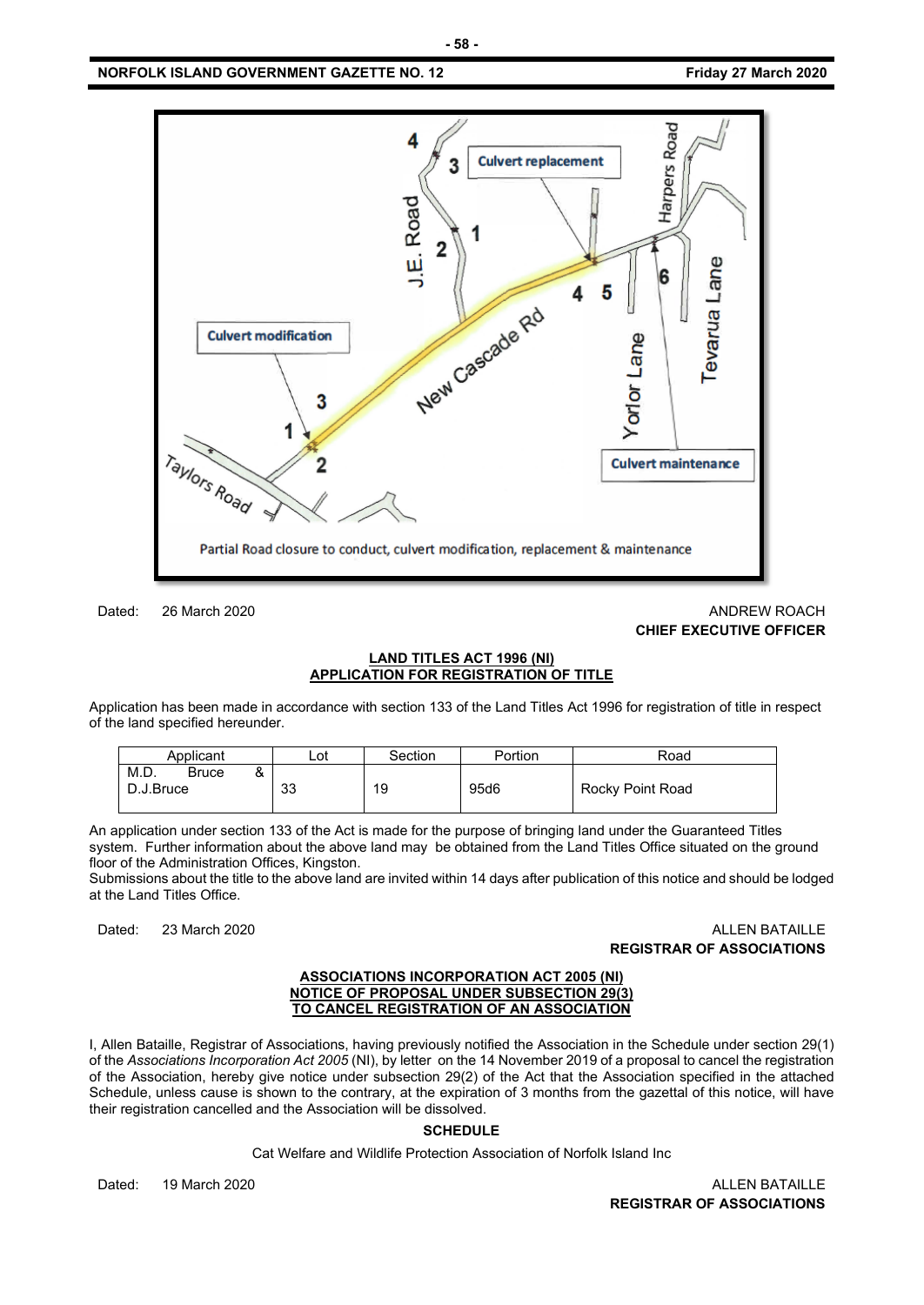#### **NORFOLK ISLAND GOVERNMENT GAZETTE NO. 12 Friday 27 March 2020**

#### **ELECTRICITY SUPPLY ACT 1985 (NI) NOTICE TO CONSUMERS**

#### **PLEASE NOTE THAT:**

- 1. Under subsection 9(1) of the *Electricity Supply Act 1985* (NI), authorised officers will be entering lands Island wide in Norfolk Island on 23rd Mar, 2020 through to 31<sup>st</sup> Mar, 2020, between the hours of 8am and 5pm for the purpose of reading electricity meters.
- 2. All dogs on lands in the above mentioned times should be securely tethered or housed to allow the authorised officers to carry out their duty in safety.
- 3. Failure to securely tether or house a dog will result in an electricity meter not being read.
- 4. If an electricity meter on any land is not read as a result of a dog not being securely tethered or housed the electricity supply to that land may be assessed.

Persistent failure to comply with the request to restrain dogs at the times when the meters are read, may cause a disconnection of the service.

#### Dated: 4 March 2020 **ANDREW ROACH CHIEF EXECUTIVE OFFICER AND GENERAL MANAGER**

#### **TRAFFIC ACT 2010 (NI) CLOSURE OF BOUNTY STREET ROAD AND BRIDGE**

I, Bruce Taylor, Acting Chief Executive Officer and Acting General Manager of the Norfolk Island Regional Council, under section 50 of the *Traffic Act 2010* (NI) **close** that part of the road specified in Part 1 of the Schedule to all vehicular traffic (except for classes of vehicles specified in Part 2 of the Schedule) **immediately** and for the period commencing from the date of gazettal of this notice **until further notice** as in my opinion it is necessary or desirable to do so for **urgent road works and repairs to the Bounty Street bridge** and for related purposes and for public safety purposes.

#### **SCHEDULE**

**Part 1** Road closure: Partial road closure of the road on Bounty Street Bridge and three meters either side thereof.

- **Part 2** Exempted classes of vehicles
	- (a) Vehicles authorised by the General Manager of the Norfolk Island Regional Council or delegate thereof for delivery of goods or services;
		- (b) Council vehicles involved on official business;
		- (c) Police, ambulance, fire services and emergency vehicles on official business;
		- (d) Vehicles authorised by OIC Police or delegate thereof

# Dated: 13 February 2020 BRUCE TAYLOR **ACTING CHIEF EXECUTIVE OFFICER**

#### **WEBSITE FOR NORFOLK TELECOM REQUEST FOR QUOTE 8/20**

The Norfolk Island Regional Council (NIRC) is seeking **Quotes** for the design, install, commission, and ongoing support of a commercially based website. Norfolk Telecom has an existing website (http://www.ni.net.nf). However, the functionality on this site is limited. Norfolk Telecom is therefore seeking the services of a web designer/developer to build a completely new website with the purpose of being the "store front" for Norfolk Telecom.

Information relating to quote guidelines and scope of work can be found on the Norfolk Island Regional Council website <http://www.norfolkisland.gov.nf/open-tenders-and-eoi>

All enquiries relating to the quote documentation should be directed to nominated contact person

Please note the following when responding;

| Quotes to be marked:   | Norfolk Island Website RFQ TBC/20                                                   |  |  |  |  |
|------------------------|-------------------------------------------------------------------------------------|--|--|--|--|
| Closing date:          | Tuesday 14 April 2020 at 11:00am (UTC+12)                                           |  |  |  |  |
| <b>Submissions:</b>    | Quotes should be sent to Regional council @nirc.gov.nf                              |  |  |  |  |
| <b>Contact Person:</b> | Alistair Innes-Walker<br>E: Alistair.innes-walker@nirc.gov.nf<br>$P: (+6723) 54002$ |  |  |  |  |